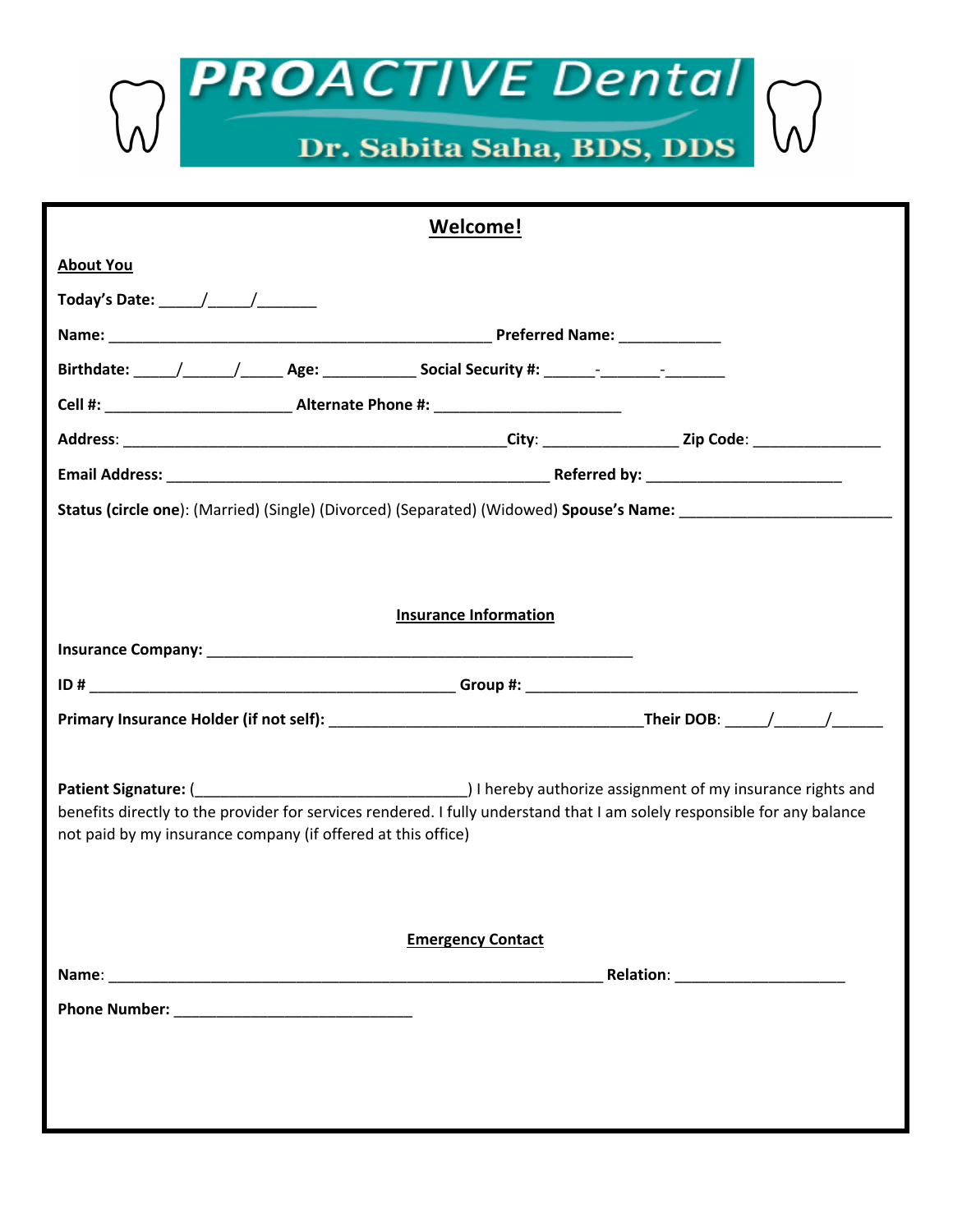# ProActive Dental Dr. Sabita Pyne Saha BDS, DDS 5933 Dallas Pkwy Ste. 100 Plano, Texas 75093

|                                                           |                                                            | <b>Dental Information</b>                                                                           |                              |
|-----------------------------------------------------------|------------------------------------------------------------|-----------------------------------------------------------------------------------------------------|------------------------------|
|                                                           |                                                            | Reason for Today's Visit (circle): (Exam) (Emergency) (Consultation) (Cleaning and Preventive Care) |                              |
| Are You in Pain (circle)? Yes No                          |                                                            |                                                                                                     |                              |
| Please Circle if You Have Any of the Following:           |                                                            |                                                                                                     |                              |
| Jaw discomfort, clicking, popping jaw, lock jaw           |                                                            | lost/broken fillings                                                                                |                              |
| Red, swollen, bleeding gums                               |                                                            | teeth grinding                                                                                      |                              |
| Sensitive teeth or gums                                   |                                                            | bad breath                                                                                          |                              |
| Blisters/sores                                            |                                                            | broken/chipped teeth                                                                                |                              |
|                                                           | Do you Require Premedication for Dental Treatment(circle)? | Yes<br>No Unsure                                                                                    |                              |
|                                                           |                                                            |                                                                                                     |                              |
|                                                           |                                                            |                                                                                                     |                              |
| Do You Use Tobacco or Electronic Cigarettes (circle)? Yes |                                                            | No                                                                                                  |                              |
|                                                           |                                                            |                                                                                                     |                              |
| Please Mark the Circle If You Have Any of the Following:  |                                                            |                                                                                                     |                              |
| Heart Attack/ Stroke                                      | Glaucoma                                                   | <b>Back Problems</b>                                                                                | Jaw Problems/TMJ             |
| Heart Surgery/ Pace Maker                                 | <b>Bleeding Problems</b>                                   | Tuberculosis (TB)                                                                                   | Anemia                       |
| <b>Heart Murmur</b>                                       | <b>Thyroid Problems</b>                                    | Cancer/Tumors                                                                                       | <b>Cosmetic Surgery</b>      |
| <b>Rheumatic Fever</b>                                    | <b>Kidney Problems</b>                                     | Chemotherapy                                                                                        | Xray/ Cobalt Treatment       |
| Mitral Valve Prolapse                                     | Liver Problems                                             | Hepatitis                                                                                           | Shingles                     |
| <b>Artificial Valves</b>                                  | <b>Respiratory Problems</b>                                | HIV/AIDS/ARC                                                                                        | Asthma                       |
| <b>Heart Disease</b>                                      | <b>Sinus Problems</b>                                      | Arthritis/Rheumatism                                                                                | <b>Difficulty Breathing</b>  |
| <b>Congenital Heart Defect</b>                            | <b>Stomach Problems/Ulcers</b>                             | Artificial Joints/Bones                                                                             | <b>Diabetes</b>              |
| <b>Chest Pains</b>                                        | <b>Psychiatric Problems</b>                                | Emphysema                                                                                           | High/Low Blood Pressure      |
| <b>Scarlet Fever</b>                                      | <b>Venereal Disease</b>                                    | Seizures/Epilepsy/Fainting                                                                          | <b>Multiple Sclerosis</b>    |
| Nervousness/Anxiety                                       | Alcohol/ Drug Abuse                                        | Severe/Frequent Headaches                                                                           |                              |
| Other: _                                                  |                                                            |                                                                                                     | <b>Continue on Next Page</b> |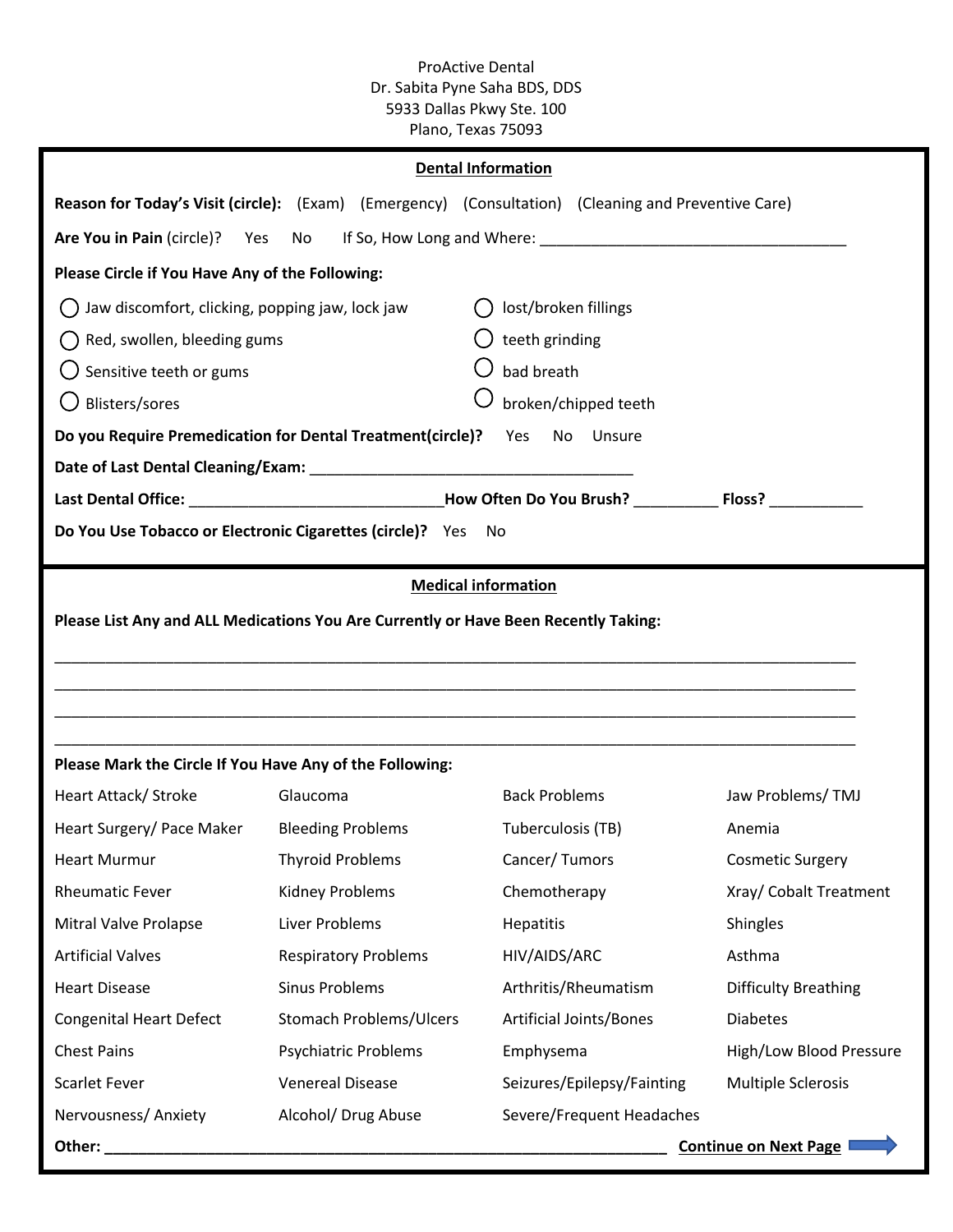| <b>Medical History Continued</b>                                               |
|--------------------------------------------------------------------------------|
| Please List Any Other Medical Conditions or Surgeries You Have (had):          |
|                                                                                |
|                                                                                |
|                                                                                |
| Please Circle if You Are Allergic to Any of the Following:                     |
| (Latex) (Penicillin/Amoxicillin) (Tetracycline) (Aspirin) (Dental Anesthetics) |
| <b>Please List Any Allergies to</b>                                            |
| Have You Ever Taken Phen-fen and or Redux? (circle): Yes No                    |
| Women: Are you Currently Pregnant or Breastfeeding?                            |
|                                                                                |



We invite you to discuss with us any questions regarding our services. The best dental health services are based on a friendly, mutual understanding between patient and provider

Our policy requires payment in full for all services at the time of the visit, unless other arrangements have been made with the business manager. If account is not paid within 90 days of the date of service and no financial arrangements have been made, you will be responsible for legal fees, collection agency fees, interest charges, and any other expenses incurred in collecting your account.

I authorize the staff to preform any necessary services needed during diagnosis and treatment. I also authorize the provider to release any information required to process insurance claims.

I understand the above information and guarantee this form is completed correctly to the best of my knowledge and understand it is my responsibility to inform this office of changes to the information I have provided.

Signature: \_\_\_\_\_\_\_\_\_\_\_\_\_\_\_\_\_\_\_\_\_\_\_\_\_\_\_\_\_\_\_\_\_\_\_\_\_\_\_\_\_\_\_\_\_\_\_\_\_\_\_\_ Date: \_\_\_\_\_\_\_\_\_\_\_\_\_\_\_\_\_\_\_\_\_\_\_\_\_\_

(Please Indicate Here if Signing on the Behalf of Someone Else) \_\_\_\_\_\_\_\_\_\_\_\_\_\_\_\_\_\_\_\_\_\_\_\_\_\_\_\_\_\_\_\_\_\_\_\_\_\_\_\_\_\_\_\_\_\_\_\_\_\_\_\_\_\_\_\_\_\_\_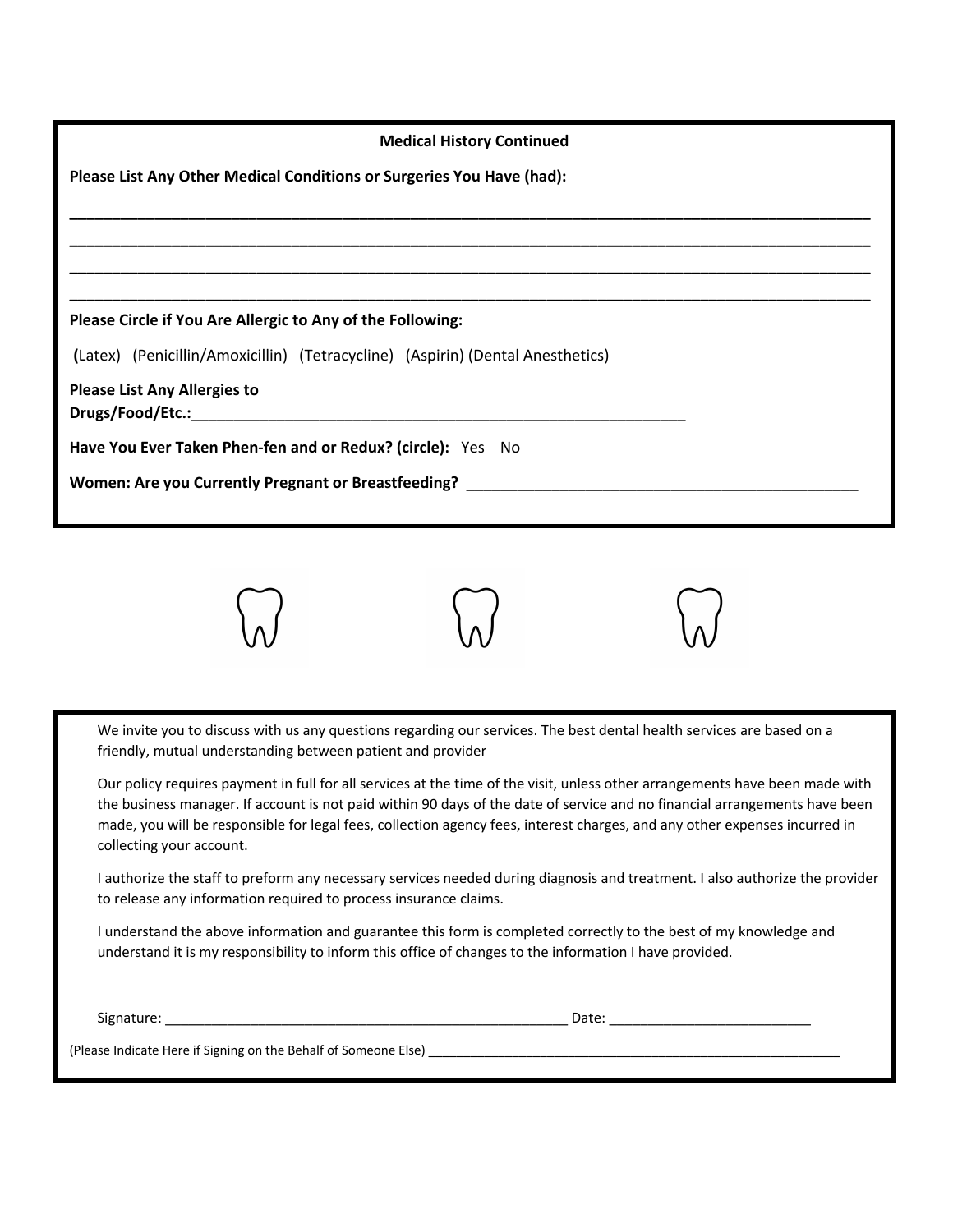#### **Disclosures**

**For Treatment:** We may use dental information about you to provide you with dental treatment or services. We may disclose dental information about you to doctors, nurses, technicians, or other people who are taking care of you. We may also share dental information about you to your other health care providers to assist them in treating you.

**For Payment**: We may use an disclose your dental information for payment purposes. A bill may be sent to you or a third-party payer. The information on or accompanying the bill may include your dental information.

**For Health Care Operations:** We may use and disclose your dental information for our health care operations. This might include measuring and improving quality, evaluating and performance of employees conducting training programs, and getting the accreditation, certifications, licenses, and credentials we need to serve you.

**Additional Uses and Disclosures**: In addition to using and disclosing your dental information for treatment, payment, and health care operation, we may use and disclose dental information for the following purposes:

Notification: We may use and disclose dental information to notify or help notify: a family member, your personal representative or another person responsible for your care. If you are present, we will get your permission if possible before we share or give you the opportunity to refuse permission. In case of an emergency, and if you are not able to give or refuse permission, we will share only the health information that is directly necessary for your health care according to our professional judgement. We will also use our professional judgement to make decisions in your best interest about allowing someone to pick up medicine, dental supplies, x-ray to other dental information about you

**Research in Limited Circumstances:** We may use medical information for research purposes in limited circumstances where the research has been approved by a review board that has reviewed the research proposal and established protocols to ensure the privacy of dental information.

**Funeral Director, Coroner, Medical Examiner:** To help them carry out their duties, we may share the dental information of a person who has died with a coroner, medical examiner, funeral director, or an organ procurement organization.

**Specialized Government Functions:** Subject to certain requirements, we may disclose or use dental information for military personnel or veterans, for nation security and intelligence activities, for protective services for the President and others, for medical suitability determinations for the Department of State for correctional institutions and other law enforcement custodial situations, and for the government programs providing public benefits.

**Court Orders and Judicial and Administrative Proceedings:** We may disclose dental information in response to court or administrative order, subpoena, discovery request, or other lawful process, under certain circumstances. Under limited circumstances, such as a court order, warrant, or grand jury subpoena we may share your dental information with law enforcement officials. We may share limited information with a law enforcement official concerning the dental information of a suspect, fugitive, material witness, crime victim, or missing person. We may share the dental information of an inmate or other person in lawful custody with a law enforcement official or correctional institution under certain circumstances.

**Public Health Activities**: As required by law, we may disclose your dental information to public health or legal authorities charged with preventing or controlling disease, injury or disability, including child abuse or neglect. We may disclose your dental information to persons subject to jurisdiction of the Food and Drug Administration for purposes of reporting adverse events associated with product defects to enable recalls, repairs, or replacements, to track products, or to conduct activities required by the Food and Drug Administration. We may also, when we are authorized by law to do so, notify a person who may been exposed to a communicable disease or otherwise be at risk of contracting or spreading a disease or condition.

**Victims of Abuse, Neglect, or Domestic Violence:** We may use or disclose dental information to appropriate authorities if we reasonably believe that you are a possible victim of abuse, neglect, or domestic violence or the possible victim of other crimes. We may share your dental information if it is necessary to prevent a serious threat to your health or safety or the health and safety of others. We may share dental information when necessary to help law enforcement officials capture a person who has admitted to being part of a crime or has escaped from legal custody.

**Workers Compensation:** We may disclose dental information when authorized or necessary to comply with laws relating to workers compensation or other similar programs.

**Health Oversight Activities:** We may disclose dental information to an agency providing health oversight, to activities authorized by law, including audits, civil administrative, or criminal investigations or proceedings, inspections, licensure, or disciplinary actions, or other authorized activities.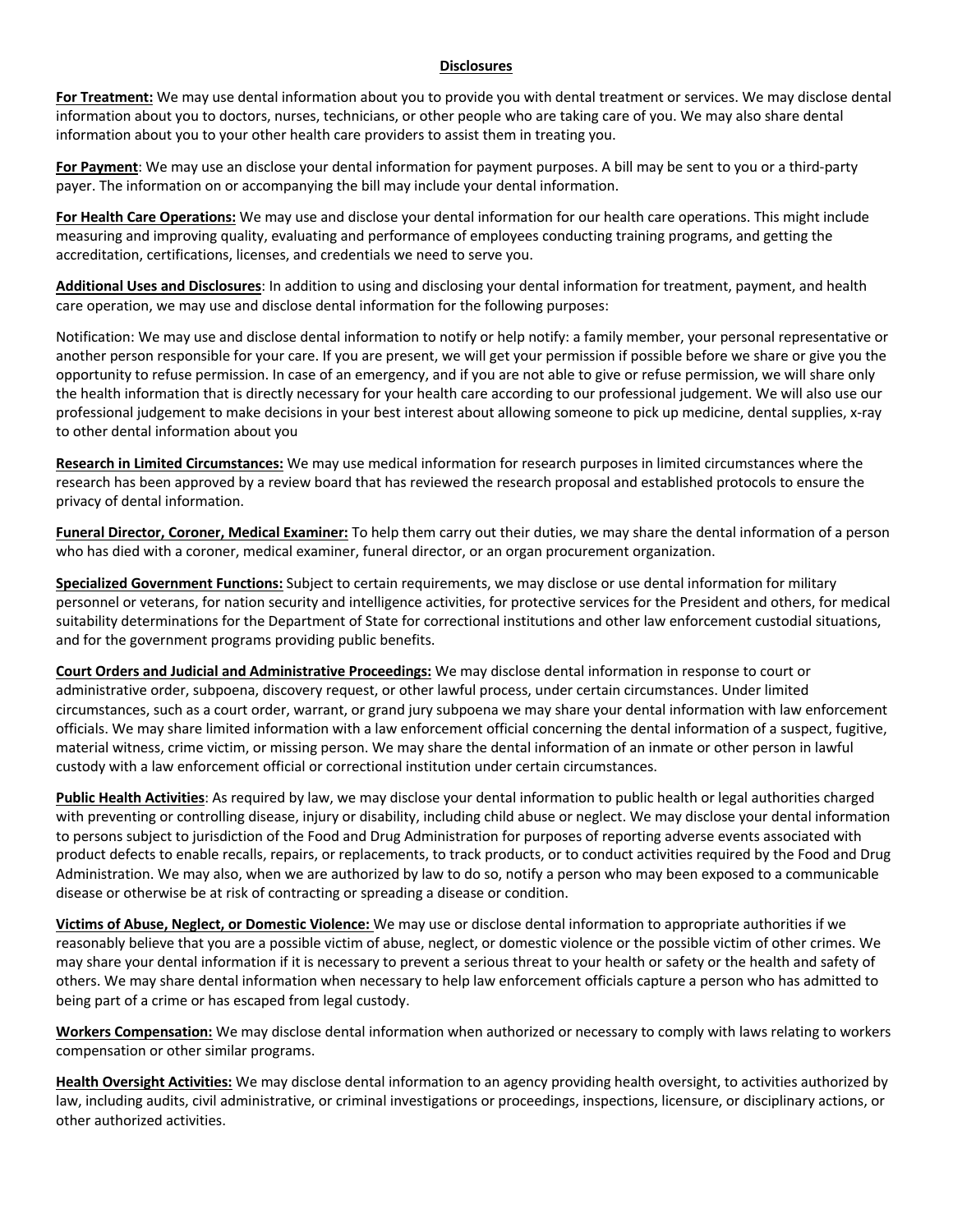**Law Enforcement**: Under certain circumstances, we may disclose dental information to law enforcement officials. These circumstances including reporting required by certain laws (such as the reporting of certain types of wounds), pursuant to certain subpoenas or court orders, reporting limited information concerning identification and location at the request of a law enforcement officials, reports regarding suspected victims of crimes at the request of a law enforcement official, reporting death, crimes on our premises and emergencies

**Appointment Reminders:** We may use and disclose dental information for the purposes of sending your appointment reminders or discussing pending treatment.

**Alternative and Additional Dental Services:** We may use and disclose dental information to furnish you with information about health-related benefits and services that may be of interest to you to describe the recommended treatment alternatives.

## **Your Individual Rights:**

- You have a right to look at or get copies of certain parts of your dental information. You may request that we provide copies in a format other than photocopies. We will use the format requested unless it is not practical for us to do so. You must make your request in writing. Contact us for records at our office.
- You have a right to receive a list of all items we or our business associates shared your dental information for purposes other than treatment, payment, and health care operations and other specific examples.
- You have a right to request that we place additional restrictions on our use or disclosure of your dental information. We are not required to agree to these additional restrictions, but if we do, we will abide by our agreement in the case of an emergency.
- You have a right to request that we communicate with you about your dental information by different means or to different locations. Your request that we communicate your dental information to you by different means or at different locations must be made in writing to us.
- You have a right to request that we change certain parts of your dental information. We may deny your request if we did to create the information you want changed or for certain other reasons. If we deny your request, we will provide you with a written explanation. You may respond with a statement of disagreement that will be accepted to the information that that you wanted changed. If we accept your request to change the information, we will make reasonable effort to tell others, including people you name, of the change and to include the changes in the future sharing of the information.

**Questions and Complaints:** If you have any questions about this notice or if you think we may have violated your privacy rights please contact us. You may contact us to submit a complaint or submit requests involving any of your rights. You may submit a complaint to the U.S department of Health and Human Services.

## **Notice of Privacy Practice**

## **This notice describes how medical information about you may be used and disclosed and how you can get access to this information. Please review it carefully:**

## **Our Pledge Regarding Dental Information:**

The privacy of your dental information is important to us. We understand that your medical information is personal and we are committed to protecting it. We create a record of the care and services you receive at our dental office. We need this record to provide you with quality care and to comply with certain legal requirements. These notices will tell you about the ways we may use and share dental information. Throughout these notices we refer to your medical information as dental information.

## **Our Legal Duty:**

The Law requires us to: 1. Keep your dental information private 2. Give you notices describing our legal duties, privacy practices, and your rights regarding your dental information. 3. Follow the terms of the current notices.

## **We Have the Right to:**

1. Change our privacy practices and the terms of these notices at any time, provided that the changes are permitted by the law. 2. Make the changes in our privacy practices and the new terms of our notices effective for all dental information that we keep, including previously created or received before the changes.

## **Notice of Change to Privacy Practice:**

1. Before we make an important change in our privacy practices, we will change this notice and make a new notice available upon request.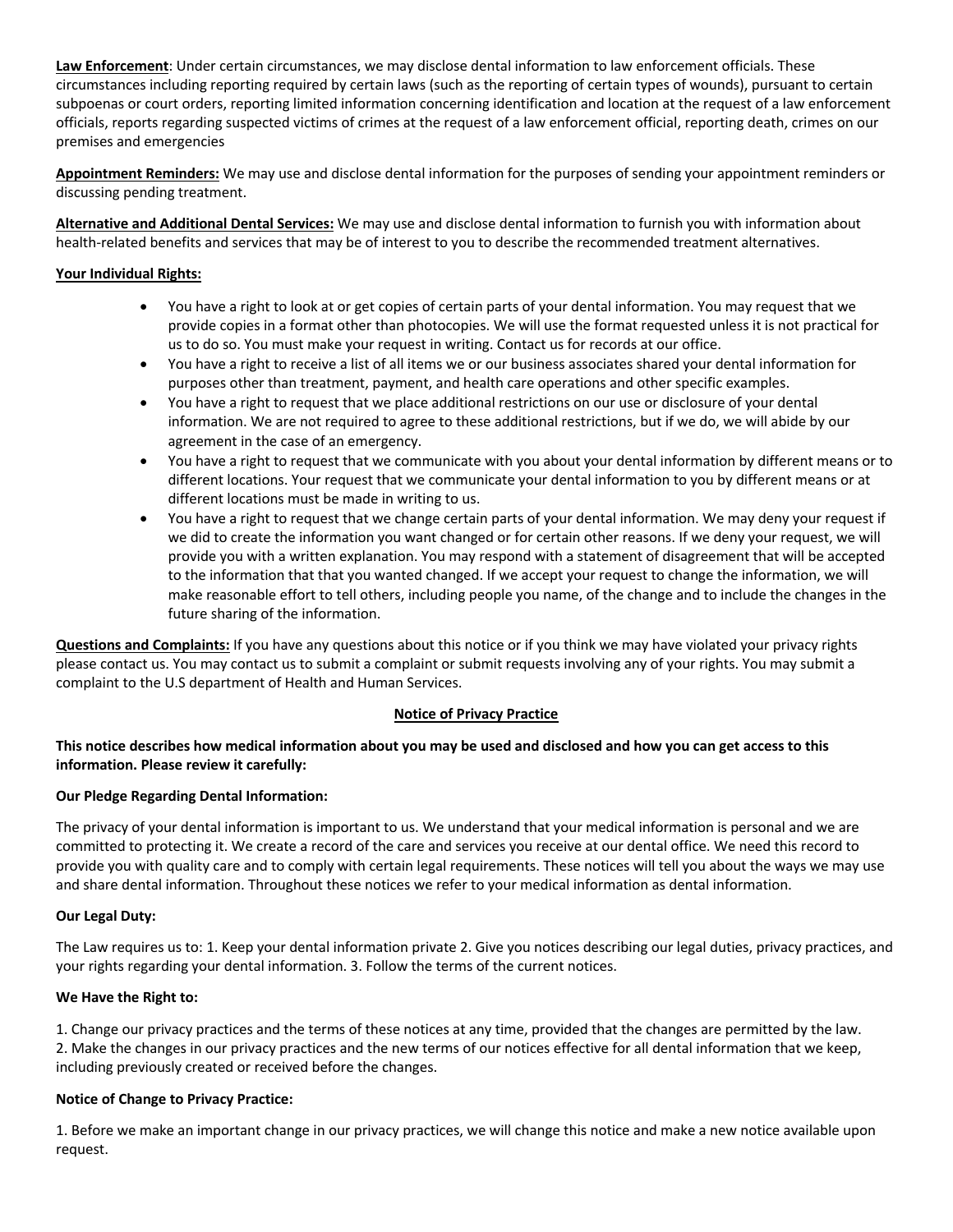#### **Use and Disclosure of Your Dental Information:**

The following section describes different ways that we use and disclose dental information. For each kind of use or disclosure, we will explain what we mean and give an example. Not every use or disclosure will be listed. However, we have listed all the different ways we are permitted to use and disclose dental information. We will not use or disclose your dental information for any purpose not listed above, without your specific written authorization. Any specific written authorization you provide may be revoked at any time by contacting us.

#### **Disclosures and Privacy Practice Acknowledgement**

**Acknowledgment:** I have received the Notice of Privacy Practices and I have been provided an opportunity to review it.

| X                 |                                                        |      |
|-------------------|--------------------------------------------------------|------|
| <b>Print Name</b> |                                                        | Date |
|                   |                                                        |      |
| Χ                 |                                                        |      |
| Signature         | (please indicate if personal representative signature) | Date |
|                   |                                                        |      |

#### **Individual Patient's Authorization**

## **This Section Allows Us to Share Your Dental and Medical Information for Specific Purposes (referrals to other dentists or medical doctors, formally requested family members, etc.)**

I give my authorization to use or disclose my protected medical/dental information as described above. I give this information voluntarily. I understand that I may revoke this authorization at any time by giving written notice to us. However, I understand that I may not revoke this authorization as for any actions taken before receipt of my written notice to revoke this authorization. In addition, I understand that if I am giving this authorization as a condition of obtaining insurance coverage, and I revoke this authorization, the insurance company has a right to contest my claims under the insurance policy. I understand that under most circumstances a dental care provided may not condition treatment, payment, enrollment, or eligibility for benefits on my signing this authorization. However, I understand that by signing an authorization that permits the use and/or disclosures of my protected health information for research purposes may be a condition of my treatment if I am undergoing research-relayed treatment. Also, I may be required to sign an authorization if my treatment is provided solely for the purpose of creating protected health information for the disclose of a third party. Under some circumstances, a health plan may condition enrollment in a health plan or my eligibility for benefits on my providing an authorized permitting the health plan to make enrollment and eligibility determinations. I understand that information disclosed under this authorization may be redisclosed by the recipient. Federal privacy rules may not protect the privacy of my health information once the recipient rediscloses my health information.

| X                 |                                                                                                                          |                     |      |
|-------------------|--------------------------------------------------------------------------------------------------------------------------|---------------------|------|
| <b>Print Name</b> |                                                                                                                          |                     | Date |
| X                 |                                                                                                                          |                     |      |
| Signature         | (please indicate if personal representative signature)                                                                   |                     | Date |
|                   | Is there anyone currently you would like us to share your dental information with if requested? If so, please list here: |                     |      |
|                   | Name of individual who can receive your information:                                                                     |                     |      |
| Relation:         |                                                                                                                          | Their Phone Number: |      |